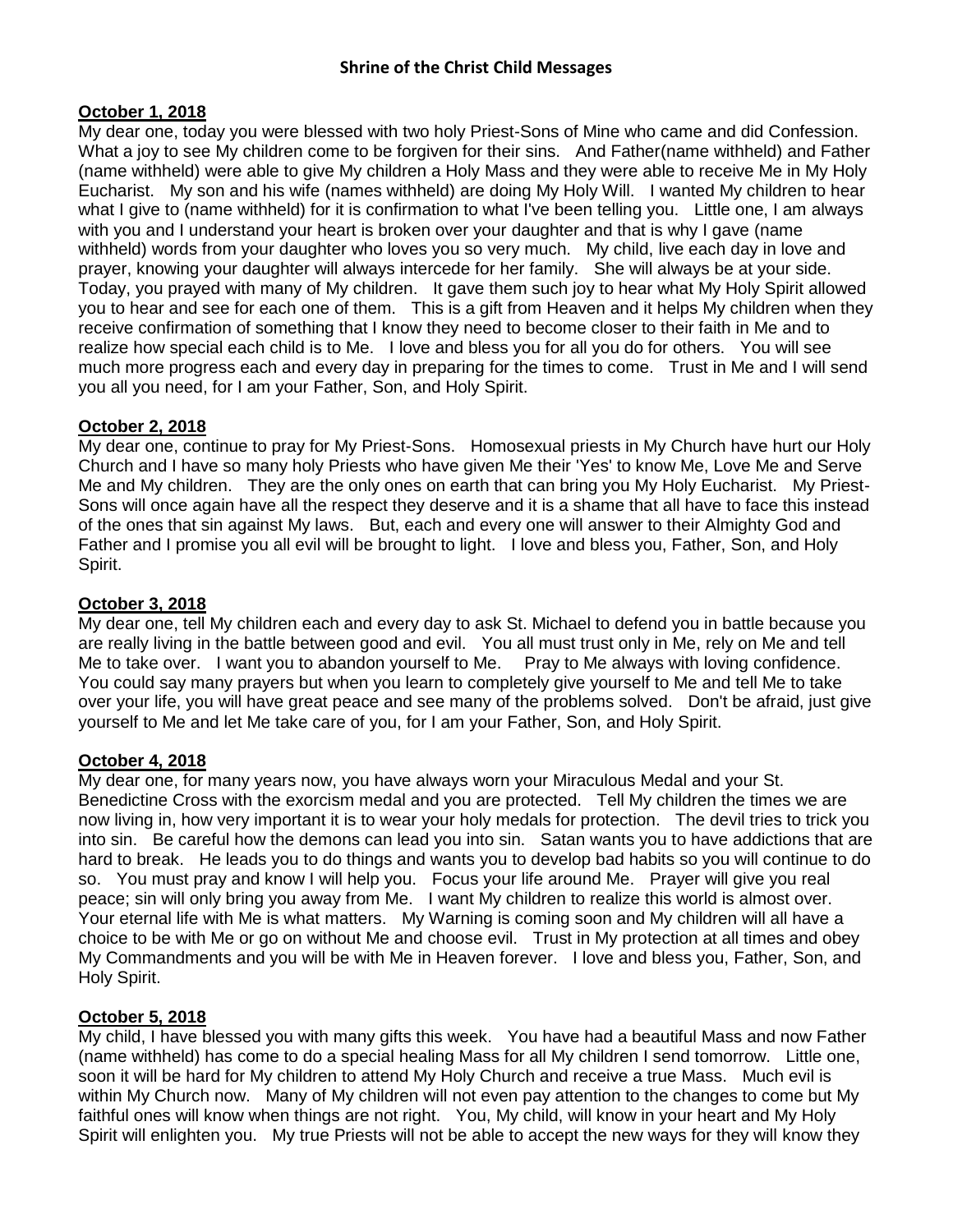are not My ways. Little one, when all of this comes, you will understand why I sent you a beautiful holy chapel. When My Priest-Sons have to go underground to do a true Mass, I will send you many Priests to do a true Mass so My children here will have My Holy Eucharist. When My false Priests do a Mass that is not done right, I will not come into the unconsecrated Host. My Miracle will not happen. I will not turn the host into My real Body and Blood and My children who really love My gift of Myself will know the difference. Ever since you were a small child, when you came to receive Me, you felt My Presence within you. You love when we become part of one another. You are blessed knowing this is real. When someone tries to take this away, you would do anything to stop this. For, to receive Me in My Holy Eucharist is part of your life. It is who you are and what you believe in and you could not even think of living without Me. I know this and as you look around, you see each and every thing has been sent by Me so you will always have a true and Holy Mass. I will be with you and all I send here, and your protection will come from My Holy Saints and all My Holy Angels I have surrounded you with. You are never to fear, only pray and love. Each child I send will love Me as you do and you will come through these times full of love and joy and you will enter into a New Heaven and Earth full of My love and peace forevermore, never to cry another tear or have sorrow again. I love and bless you for I am your Father, Son, and Holy Spirit.

### **October 13, 2018**

My dear child, tell My children I am a loving Father and I long for My children to love Me for I love each one more than they can imagine. I want My children to come to Me and understand I am truly present in My Holy Eucharist. When you come to Holy Communion, you receive My Body and Blood. You receive the living Jesus. It is not a symbol. It is Me and I am living in you and I want My children to receive Me with reverence. My greatest gift to My children is My gift of Myself to them in My Holy Eucharist. I am glad you receive Me on the tongue. You realize you are receiving Me and I am sacred and you believe in Me present in My Holy Eucharist. My dear one, in your life, you have seen many changes in My Holy Church. You will know in your heart and soul when it is not right. The day will come when My good and holy Priests will have to leave and go underground to bring My true Holy Eucharist to My children who love Me. My holy Angels will lead them to My children who believe in Me and after this tribulation passes, you will see My Holy Church rise again in glory and My holy Priests will have the love and respect they deserve and satan and all evil will be crushed. Continue to pray and believe for I love you and bless you, for I am your God and Father, your Savior Jesus and I give you these words through My Holy Spirit.

# **October 14, 2018**

My dear one, I have called you to leave your own will behind and follow Me. Little one, I have chosen you to be a fisher of souls. Why? Because you love others and see Me within each one. I have given you exceptional grace to help others. So many of My dear children suffer in body or soul. You are living in dangerous times now. I wish for all My children to offer their life to My Sacred Heart and to My Mother's Immaculate Heart, for I am coming soon as your Jesus of love and mercy and I will spread My light and love throughout the world. Live your faith, love Me and trust in Me. Continue to carry your cross and offer your sufferings up to Me. Remember, no matter how hard your suffering is, it is for only a short time. I love and bless you, Father, Son, and Holy Spirit.

# **October 15, 2018**

My dear ones, I only ask that you love Me. If you really love Me, you will be happy and receive My grace. The more you love Me, the happier you will be. When you love Me, your faith is passed on to others. When you love your Eucharistic Lord with reverence and believe in My Sacred Presence, you receive My tremendous love and grace. My heart is torn by My children and the way they refuse to know Me or love Me. Your world tells My children sin is no longer sin. Everyone has a right to believe in what they want to. Abortion is fine if you don't want the baby. It's not really a baby, just cells. Do you know how many of My dear children were killed by the ones who should have loved and protected them? Each one who committed this sin will meet the little one they killed and see what they have done, and, so will the ones that believe in this grave sin. So many of My children have lost respect for their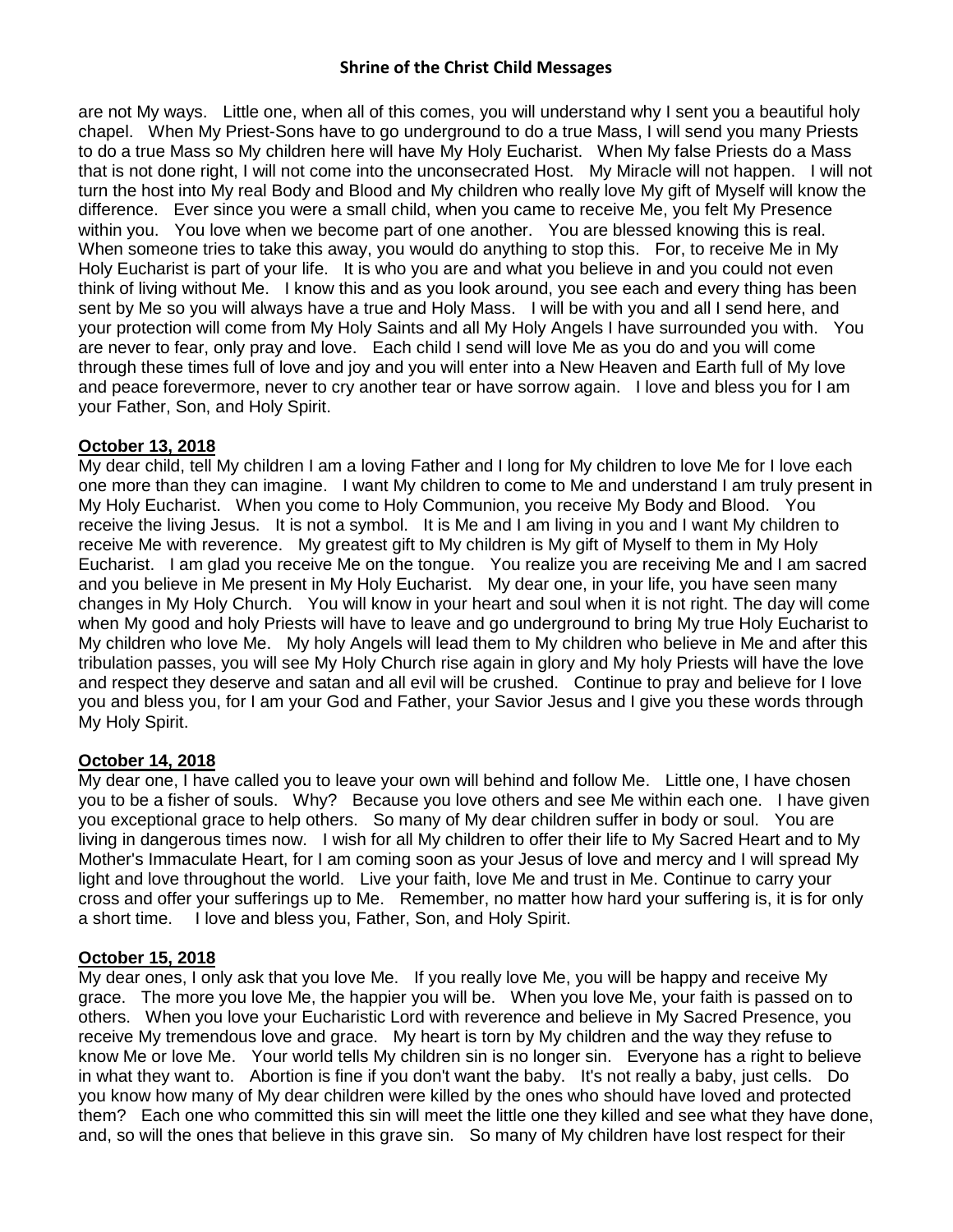God and for one another. Marriage is a Sacrament, not a union to be broken when someone wants their own way. So many of My children today only want what makes them happy and are too lazy to work at anything and pass this on to their children. They want to give them all material things and forget to teach them about Me and My Commandments for them. They continue to work to buy more and going to church and praying is old-fashioned and only weak people pray and they question, "Is there really a God?" Did Christ die on a Cross and rise from the dead, really, or is that a fairy tale? Wake up World! For your Jesus is coming and after I talk to each one, it will be your last chance to come back to your God and Father and you will see your sins and know what sin is! I love each one so much and I warn you, this is your last chance, Divine Mercy. Pray it comes soon, for many of My dear ones are walking the path to destroy their souls. Wake up, before it is too late. I am calling all of God's children to come back to Him and do His Holy Will in their lives. Go to Confession. Be ready to meet your God. Pray and work on your souls, for I am your Jesus who died for you on My Holy Cross to save you. Wake Up! Time is short. I bless you in the name of your Father, Son, and Holy Spirit.

### **October 16, 2018 – Message from the Blessed Mother**

My dear children, I am your Mother and I love and pray for each one. I know you and know what each one has to suffer. When My dear Son, Jesus, had to suffer, did I not suffer with Him? This, My children, was a great privilege and I knew it to be so. But, did I not tell St. Gabriel the Archangel when He told Me I would be the Mother of God, "Let it be done to Me according to Thy word?" And I received peace amidst My greatest sufferings and that is how I had Heaven on Earth, by doing the Will of God and we must know God knows all things and He is always with each one of you. Dear little ones, no matter what you are suffering through now remember, life is a very short time of trial. Ask for God's Will to be done in all things. Pray with one another and for one another. Desire all that God gives to you. Look upon His Crucifix and see how much He loves you and what He has done for you and look forward to the New Heaven and Earth He has waiting for each one. Offer all suffering up and live your life for God and look forward to Eternal Life with Him. Pray, My children, Pray. Time is very, very short. Be ready! I am your Mother, for God made Me the Mother to all His children. I come today to call you all to come back to your God and Father and turn your life over to His Holy and Divine Will for you. I wrap My mantel around you to protect you from evil. As a loving Mother, I ask you to pray and trust in My Son to come once again and this time as your Jesus of Love and Mercy to save you and bring you to a New Heaven and Earth. I am waiting to welcome each one and I bless each one in the name of your Father, Son, and Holy Spirit.

# **October 17, 2018**

My dear ones, your country is so divided now, so many believe in the evil and are so corrupt. You will see many things happen soon. Many people will protest and you will see My children fighting one another in the streets. Your country was once a great land where all loved your country and believed it was one nation under God. You still have a nation where many still believe in One God and love and would protect your nation. You must pray your Holy Rosary that God your Father will send your Jesus with Divine Mercy soon to bring His children back to Him so America will be great again and all will be together and a nation under God once more. By your prayers, you will be the ones to help Mary crush satan's head and Her Immaculate Heart will triumph and you will have a New Heaven and Earth. Continue to pray, pray, pray as My Holy Mother has been asking you. I bless you in the name of your Father, Son, and Holy Spirit.

# **October 18, 2018**

My little one, each and every day you and many of you pray with St. Benedict and wear his Cross. Do you realize that St. Benedict lived his life by Rule and he wants to guide all to live as he did? He wants you to pray to him so he can guide you daily. The first thing he lived by is to love your God with all your heart, soul, and strength and love one another as yourself and to desire eternal life with God, your Father, more than anything else; to obey God's Commandments, to think before you speak and learn to love prayer and make it your way of life. Do you know why you feel so safe when you wear your medal Cross of St. Benedict, because you are. Your medal has power over evil and storms and the devil.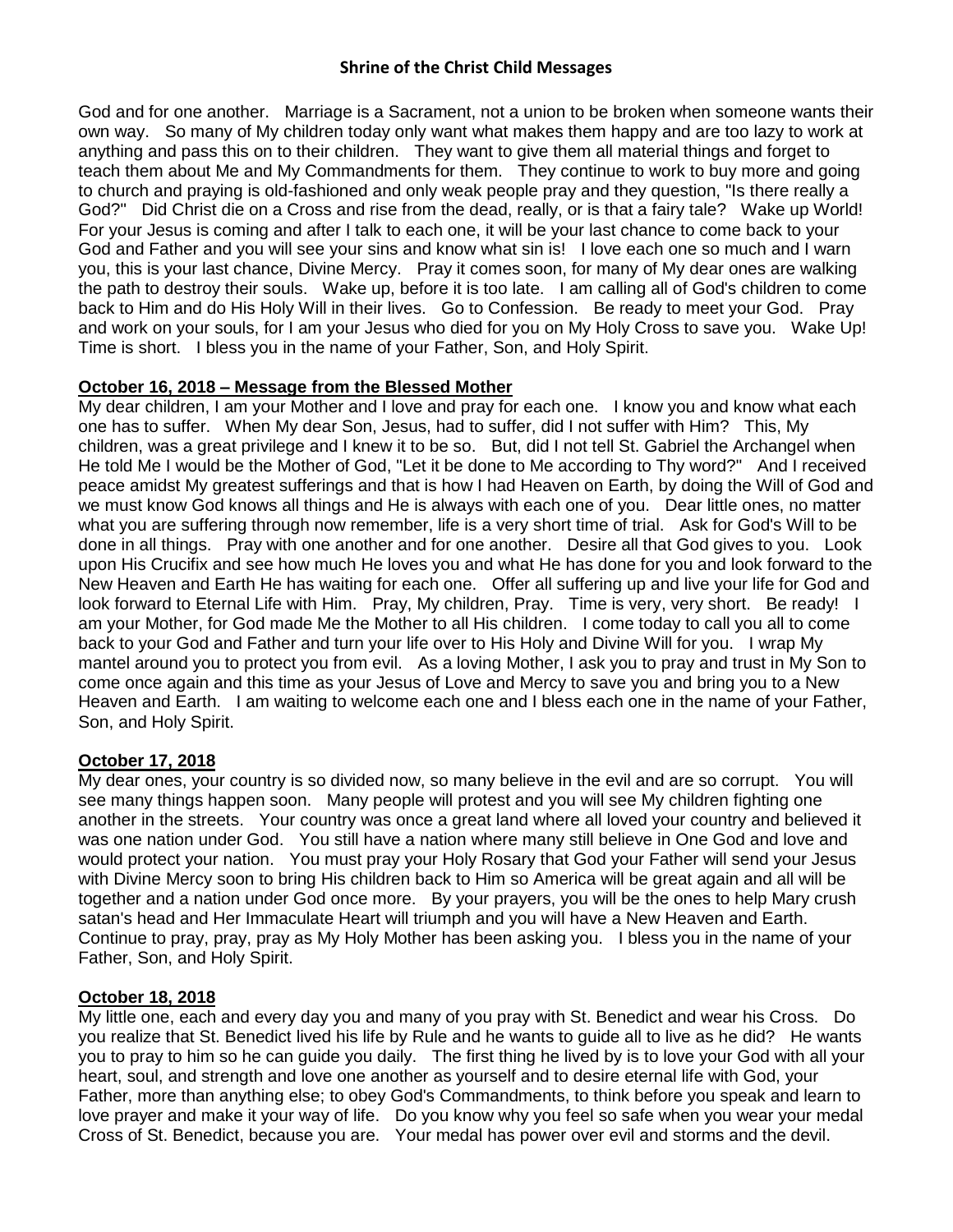You must use your medal and call for the intercession of St Benedict. He will always come when one of My children call on him. He wants My children to let him help and protect them. For he knows what I have said is true; that eye has not seen nor ear has not heard what God has prepared for those who love Him. He knows now and wants all My children to receive this great gift. The times you are living through are very serious. St. Benedict wants to help My children come through these days without fear and to protect them from harm and evil. He is very protective over My children who are proud to wear his medal Cross and believe in their Holy Catholic faith as he did and to love God above all things. The times ahead are not easy, My child. Let My Holy Saints help you. Just call on them for they lived on earth just as you do now; all walked different paths and they continued on to become My Holy Saints. My children that live today are living in the last days and your paths are not easy and My Holy Saints want to help My children, in these times, to continue on, because they know the times will become even harder and you can all become Holy Saints by keeping your faith and continue on as they did. I love and bless you in the name of your Father, Son, and Holy Spirit.

### **October 19, 2018**

My Dear One, many times My Blessed Mother has told Her children to amend their lives and only a few will listen. Many years ago, she said the cup was filling up; now it is flowing over. She told the children in Garabandal this was the last warning. Padre Pio saw the Miracle that will come to Garabandal before he died. My Warning is very soon now and only a small number of My children believe in all that is to come. My child, you are very blessed to be aware of all that is going to happen very soon. I do not want the Chastisement to come upon My children. But, your world now is so full of evil. Many of My Cardinals, Bishops, and Priests are not following My ways and are leading many souls the wrong way. My children and My Holy Church are believing in the lies of satan and My children do not have faith as before. I will come soon with Divine Mercy and I pray My children, this time, will listen and ask forgiveness with sincere hearts and I will pardon you and bring you back to God, your Father and your true Catholic faith. Tell My children to think about My Passion and they will know how much I love each one. Pray for all has begun. You can see all the signs I have been sending and you know there is not a lot of time left. Your world has turned against Me and evil has seeped into My Church. I must drop My hand on a sinful world. Because of your Father's great love for His children, He is giving all one more chance to come back to Him through Divine Mercy. This will be the last warning and justice must come. Continue to pray and trust. Tell My children to go to Confession now. All is about to become a reality. You will all see yourselves as God, your Father does. You are about to meet your God. Do not keep silent about this. Tell My children I am coming soon. I love and bless you for I am your Father, Son, and Holy Spirit.

### **October 20, 2018**

My dear one, I want you to believe all evil will be removed from your earth. You will have a New Heaven and Earth. I am coming. I am so close and so few are prepared. Read My Scriptures and recognize the signs of the times you are living in. I know how much you miss your daughter but, My child, have joy and be happy. Walk with Me. Trust in Me, believe I am always with you guiding you through the times of great darkness. Know soon all will experience My great love for them and My children will see Me and know how much I love them. I will cleanse the world of all evil. The time of evil and darkness must come to an end. My New Earth will be full of love. My children will have peace and joy. Reject satan and sin and die to self. There is such little time left. I am calling each one to give up the world; do not become downhearted with what is happening in the world and My Holy Church. I am your God and Father. The world and My children are My creation. Satan wants to destroy you and the world in which you live and My Holy Catholic Church. I am coming to reclaim all that is Mine. Everything will be made new again. Love and faith and prayers are your weapons. Follow Me. All will see the love of their Father soon. I love and bless you for I am your Father, Son, and Holy Spirit.

### **October 21, 2018**

My Dear One, I want all My children to realize how much I love them but I also want each one to know I am a God and Father of all but I will not accept sin within My Holy Church. My children, be aware of the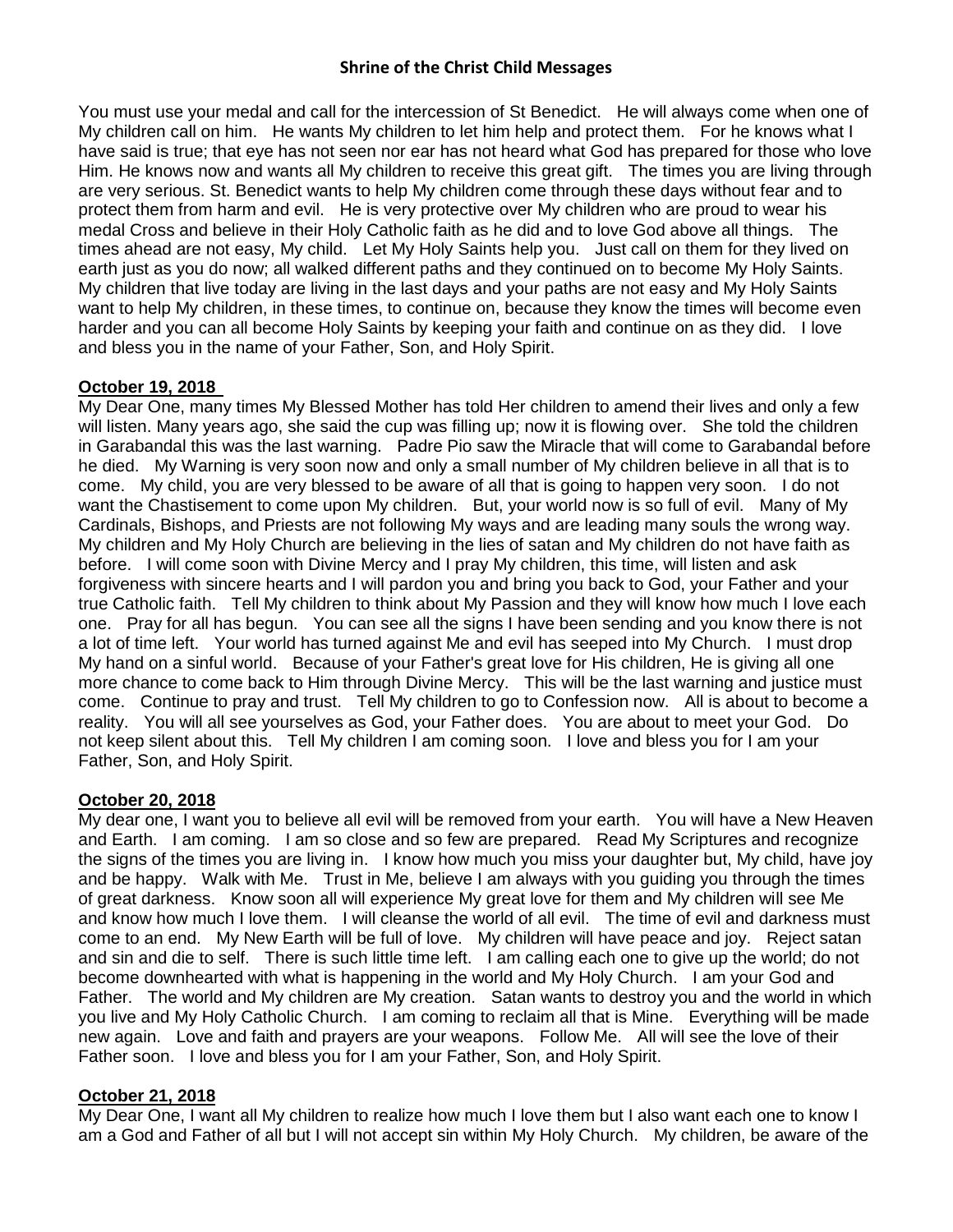times you live in and do not accept the lies of satan. Seek out My Holy Priests and go to Confession. Read Scripture and come to Me in Adoration. Give Me all your burdens. Receive Me in My Holy Eucharist. For I want to be part of your life and be with each one and be within you. You know the Faith; live the Truth. Your faith is a special gift from Me. My children will now see many changes coming into My Holy Church. Stay alert and pray that you will know the truth, because My children who love Me and love their faith, know the truth and carry it in their hearts. They will be the ones who will keep My Holy Church and My Ways and My Truth. Trust only in Me and read My Gospels. Walk with Me. Follow Me and I will bring you to My Kingdom and eternal life. I love and bless you for I am your Father, Son, and Holy Spirit.

### **October 22, 2018**

My Dear One, it is time for My children to detach yourself from earthly things and seek spiritual things. Your world is going to fall apart before your eyes and you will also see your Holy Church split. This is why I want My children who still believe in Me and in My Commandments to come to Me in Adoration and spend quiet times with Me. I will speak to your hearts through My Holy Spirit and I am always here to help you and guide you. You all have sufferings in your earthly life but if you pick up your cross and follow Me, you will have eternal life with Me. I will send My good Angels to help and protect you in the times of the Antichrist. I will help you but you all must be aware of what is going on and think about how hard it will be once there is no electricity and you will not be able to go to the store to buy what you need. I will help you and multiply what you will need but you must prepare now and help yourself now to be ready and know that once all has begun it will be too late to acquire the things you want Me to multiply for you to come through this tribulation time on earth. Pray, for your time on earth is passing very fast. Take each day as a gift and use it to get to know Me, love Me, and serve Me, so we can have eternal life together forever, full of love, joy, and peace. I love and bless you, Father, Son, and Holy Spirit.

### **October 23, 2018**

My Little One, tonight, on the news you saw all My children that are leaving their homeland and walking towards the United States. Some of these children are in need of a safe place to go and some are being sent by evil men to bring down your country. Pray, My child, because you are seeing more and more of My children being homeless. Many do have to flee because their country is so evil and they have nothing to eat and nowhere to go. Some are trying to save their children from harm. You are seeing many in your own country becoming homeless because of fires, storms, floods; all of this is just the beginning of what is to come. Because of your "Yes" to Me, I have blessed you with a refuge. Everyone I send here will have a Cross on their foreheads. This will be needed to enter. Trust in My protection. You all must have complete faith and trust in Me. My faithful remnant will come through this time of the tribulation. After My Warning, help all My children I will send to you and I will help you. Pray, for all has started. Do not fear! Continue to listen to Me. I will guide you and tell you what to do. I am always with you and My Angels will protect your refuge from harm. Give praise and be thankful for all I have blessed you with. When My children are here together, I want you to have someone in prayer at all times and I want Adoration to be going on always. I will always make sure you have Me in My Holy Eucharist. Pray and prepare, My children, for time is short and all is now begun. I love and bless you, for I am your Father, Son, and Holy Spirit.

### **October 24, 2018**

My dear one, what a beautiful way to spend your birthday, gathered in prayer together with the ones I called into unity. I come today as the Child Jesus and I am honored as you pray to Me. I want each of you to pray to Me as a small and humble child and keep your child-like faith I blessed you with. As I showed you, St. Michael the Archangel is also with Me. He was sent by God your Father to be your protection in the times in which you are now living through. Pray each and every day your St. Michael prayer. You need protection from the evil one and he cannot stand St. Michael. I told you, for the days ahead of you, I send My Holy Angels and many Saints. Call on different ones by name and they will come and help you. I will always be with you as your Holy Mother and St. Joseph, also. All you have to do is believe as a child and pray and trust. For I am coming soon. Yes, I must drop My hand now,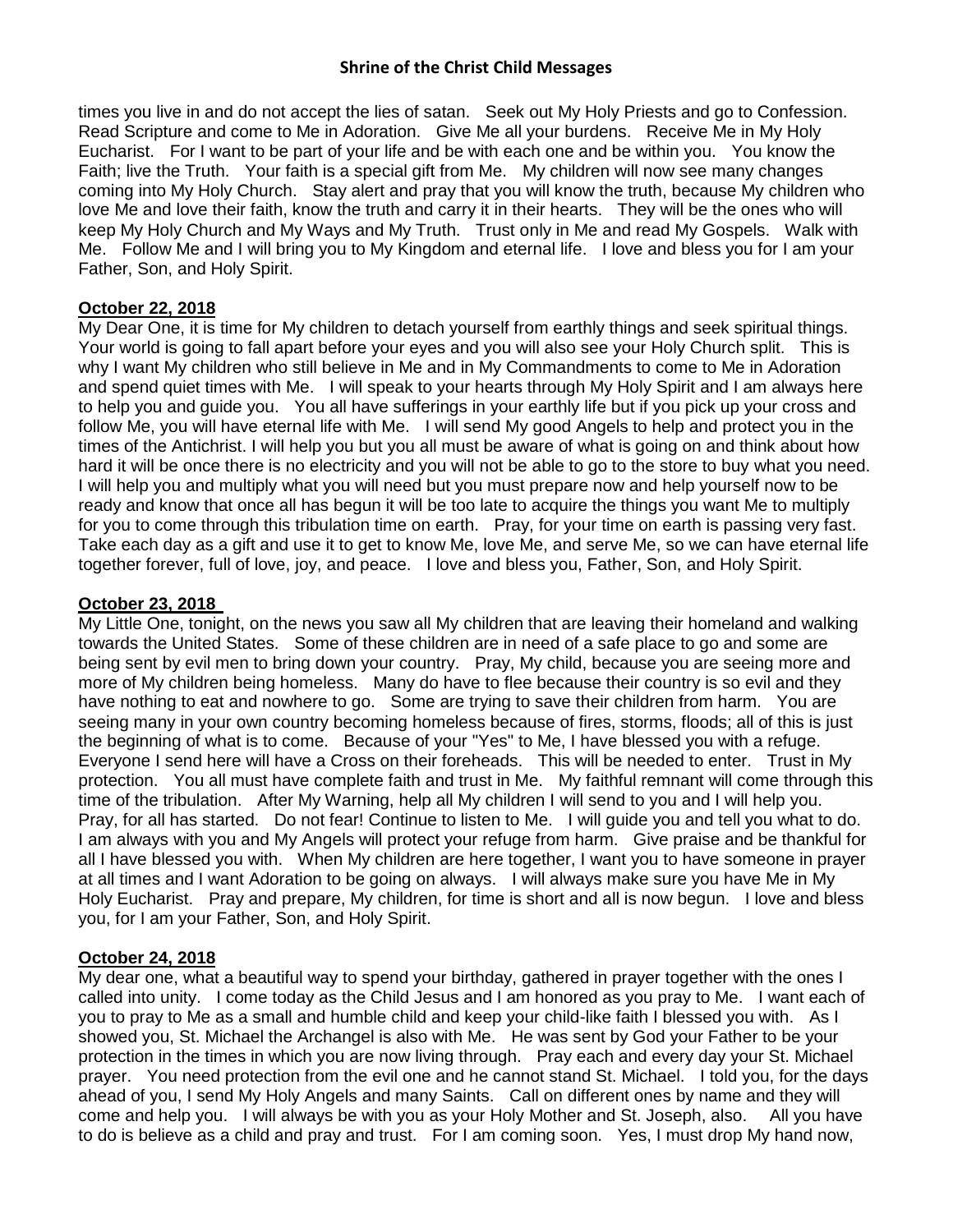on a sinful world, but My children who love and believe in Me will receive My heavenly protection. All evil will be crushed and you will come into a New Heaven and Earth and have joy and peace. All evil will be gone forever and you will have eternal life with Me. I love and bless each one. Continue to pray and trust in Me, for I am your God and Father, the Son, and Holy Spirit.

## **October 25, 2018**

My Dear One, I am calling all My children to come to Confession and I wish for all to be forgiving to anyone who has harmed you. After a good Confession from your heart and you are absolved from your sins, My children need to forgive themselves and believe I have forgiven them. Trust in Me so you can go ahead in your life to live on without committing the same sins over and over. Pray to free yourself and begin again. I love My children and want all to come to Me for eternal life. I love and bless you, Father, Son, and Holy Spirit.

### **October 26, 2018**

My Little One, each and every day I want for all My children to pray, "Jesus, Mary, I love you, save souls". This little prayer from your hearts can save so many. With this act of love for others, you will receive much grace. If My children would only take a little time to pray for all the ones that are passing from this life each day into eternal life, many more souls would be saved by this little prayer. You are saving so many and some day you will meet the ones you helped by your love and prayers. The prayer I gave to St. Gertrude, I told her, would release a thousand souls from Purgatory each time it is said. And it really isn't that long. I am asking for all My children who love Me to pray for others and, by doing so, you will be saving yourself and all your loved ones. I love and bless you, for I am your Father, Son, and Holy Spirit.

### **October 27, 2018**

My Dear One, I love all My children so much and yet so many are away from Me. Evil has entered the hearts and minds of so many and because they are so upset with their own life, they want to do harm to others. So many cause great suffering to others. If only all My children could feel love then they could be able to give love. Some of My children never were loved and never brought to any church to learn about Me, their God and Father. They do not understand how much I love them and how I gave My only Son, Jesus, to die on His Holy Cross for each one to be forgiven for their sins so they could repent from them and have eternal life with Me forever. But, little one, out of My great love for each one, I am sending My Son once more and this time as your Jesus of Love and Mercy. This time each and every one will see Me and know how very much they are loved and why I created them. My Mercy and love will flow upon each one and they will know God's goodness and each one will have free will to come to Me and be forgiven of all their sins or to reject Me. If they ask for My Mercy, I will be able to pour My Mercy upon them. Pray that soon, My children will all come and receive My compassion from My Heart and know true love and accept My love and mercy to save them from all evil. I love and bless you, Father, Son, and Holy Spirit.

# **October 28, 2018**

My Dear One, more evil today! (Shooting at the Synagogue) Why, when some of My children are praying, another full of hate and evil would walk into a synagogue and take away their lives and give hurt and sorrow to the ones that loved them? The ones that came home to Me saw Angels and their loved ones that were already home with Me. They saw a wonderful, beautiful place that they never could have imagined while on earth and they saw their Lord and God. They are in perfect peace but the ones left behind are suffering and cannot understand the evil they are living in. Pray, My child, for things will continue to happen until I come to put a stop to all evil. My New Heaven and Earth will have love, joy, and peace and it will come soon for all My children. I love and bless you, Father, Son, and Holy Spirit.

### **October 29, 2018**

My Dear One, so many of My children do not believe in the coming Chastisement but a great time of tribulation is coming—natural catastrophes, as well as, those created by evil men. A third world war